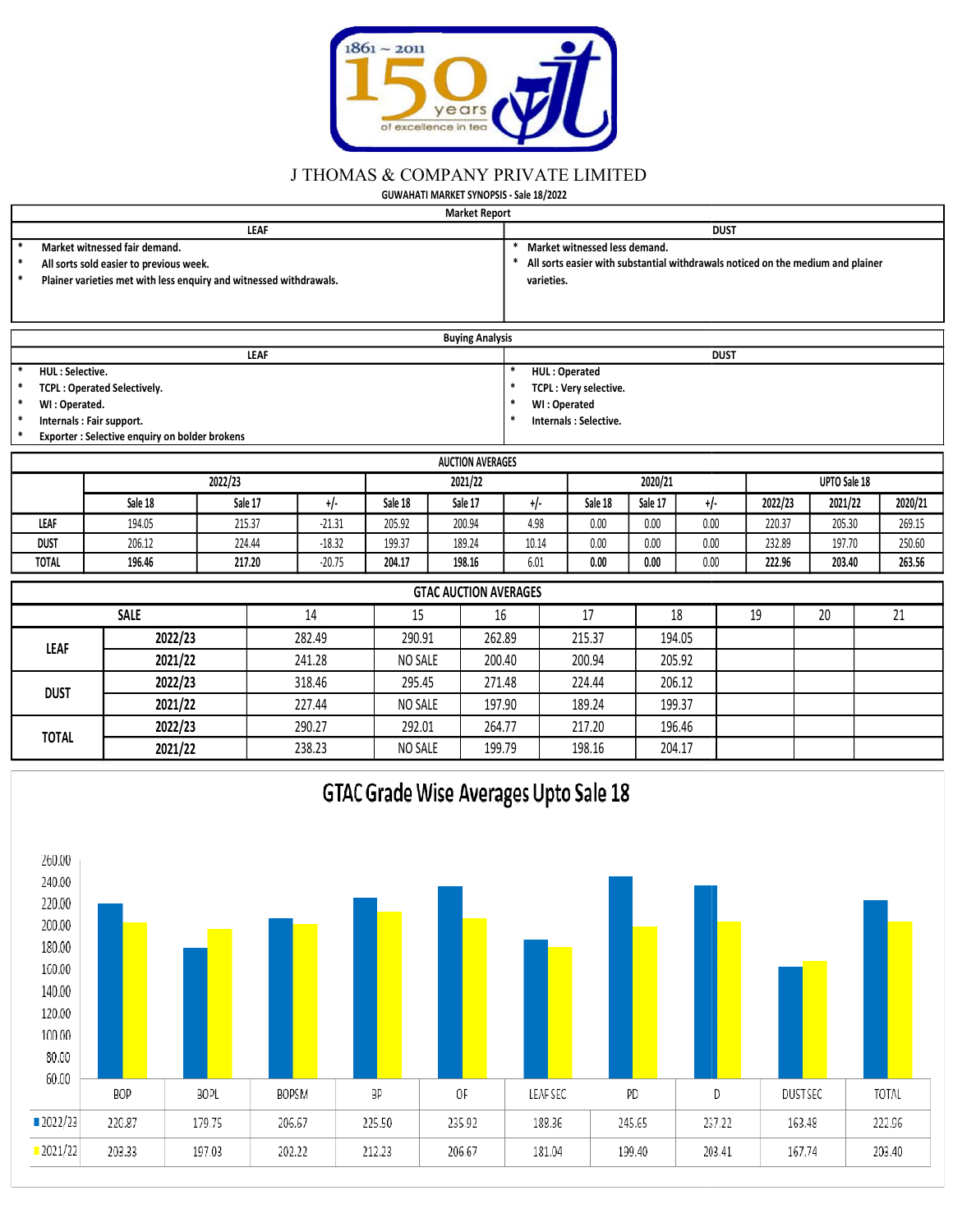|                              |                                                | THIS SALE           |                  |               | OFFER / SOLD QUANTITY & AVERAGE PRICE (2022/23) |                     | <b>LAST SALE</b> |               |                             |                      | UPTO Sale 18      |               |
|------------------------------|------------------------------------------------|---------------------|------------------|---------------|-------------------------------------------------|---------------------|------------------|---------------|-----------------------------|----------------------|-------------------|---------------|
|                              | <b>OFFERED</b>                                 | SOLD                | AVG.             | OUT%          | <b>OFFERED</b>                                  | SOLD                | AVG.             | OUT%          | <b>OFFERED</b>              | SOLD                 | AVG.              | OUT %         |
| <b>BROKENS</b>               | 2111766.3                                      | 1100059.4           | 191.96           | 48%           | 1491216.7                                       | 860163.5            | 211.51           | 42%           | 4689507.6                   | 2624606.9            | 217.81            | 44%           |
| <b>FANNINGS</b><br>LEAF SEC. | 525446.7<br>150313.3                           | 362313.2<br>99148.0 | 207.48<br>168.23 | 31%<br>34%    | 365681.4<br>71618.0                             | 286501.9<br>50343.0 | 232.00<br>186.48 | 22%<br>30%    | 1169283.0<br>257056.9       | 897843.1<br>176588.3 | 235.92<br>179.38  | 23%<br>31%    |
| <b>LEAF TOTAL</b>            | 2787526.3                                      | 1561520.6           | 194.05           | 44%           | 1928516.1                                       | 1197008.4           | 215.37           | 38%           | 6115847.5                   | 3699038.3            | 220.37            | 40%           |
|                              |                                                | <b>THIS SALE</b>    |                  |               |                                                 |                     | <b>LAST SALE</b> |               |                             |                      | <b>TO DATE</b>    |               |
| <b>DUST</b>                  | <b>OFFERED</b><br>847478.5                     | SOLD<br>323796.5    | AVG.<br>216.68   | OUT%<br>62%   | <b>OFFERED</b><br>564909.9                      | SOLD<br>278890.4    | AVG.<br>229.70   | OUT%<br>51%   | <b>OFFERED</b><br>1786562.0 | SOLD<br>854838.3     | AVG.<br>241.78    | OUT %<br>52%  |
| DUST SEC.                    | 127986.9                                       | 64671.0             | 153.26           | 49%           | 52831.2                                         | 25348.5             | 166.62           | 52%           | 213148.4                    | 109530.3             | 163.48            | 49%           |
| <b>DUST TOTAL</b>            | 975465.4                                       | 388467.5            | 206.12           | 60%           | 617741.1                                        | 304238.9            | 224.44           | 51%           | 1999710.4                   | 964368.60            | 232.89            | 52%           |
| TOTAL                        | 3762991.7                                      | 1949988.1           | 196.46           | 48%           | 2546257.2                                       | 1501247.3           | 217.20           | 41%           | 8115557.9                   | 4663406.90           | 222.96            | 43%           |
|                              |                                                | THIS SALE           |                  |               | OFFER / SOLD QUANTITY & AVERAGE PRICE           |                     | <b>LAST SALE</b> |               |                             |                      | UPTO Sale 18      |               |
| LEAF                         | <b>OFFERED</b>                                 | SOLD                | AVG.             | OUT %         | <b>OFFERED</b>                                  | SOLD                | AVG.             | OUT %         | <b>OFFERED</b>              | SOLD                 | AVG.              | OUT %         |
| 2022/23                      | 2787526.3                                      | 1561520.6           | 194.05           | 44%           | 1928516.1                                       | 1197008.4           | 215.37           | 38%           | 6115847.5                   | 3699038.3            | 220.37            | 40%           |
| 2021/22                      | 2167460.5                                      | 1806678.4           | 205.92           | 17%           | 2187341.1                                       | 1652228.2           | 200.94           | 24%           | 7071980.7                   | 5346086.7            | 205.30            | 24%           |
| <b>DUST</b>                  | <b>OFFERED</b>                                 | SOLD                | AVG.             | OUT%          | <b>OFFERED</b>                                  | SOLD                | AVG.             | OUT %         | <b>OFFERED</b>              | SOLD                 | AVG.              | OUT %         |
| 2022/23                      | 975465.4                                       | 388467.5            | 206.12           | 60%           | 617741.1                                        | 304238.9            | 224.44           | 51%           | 1999710.4                   | 964368.6             | 232.89            | 52%           |
| 2021/22                      | 893883.3                                       | 661564.4            | 199.37           | 26%           | 888291.9                                        | 514676.3            | 189.24           | 42%           | 2765147.9                   | 1772362.4            | 197.70            | 36%           |
| TOTAL                        | <b>OFFERED</b>                                 | SOLD                | AVG.             | OUT %         | <b>OFFERED</b>                                  | SOLD                | AVG.             | OUT %         | <b>OFFERED</b>              | SOLD                 | AVG.              | OUT %         |
| 2022/23                      | 3762991.7                                      | 1949988.1           | 196.46           | 48%           | 2546257.2                                       | 1501247.3           | 217.20           | 41%           | 8115557.9                   | 4663406.9            | 222.96            | 43%           |
| 2021/22                      | 3061343.8                                      | 2468242.8           | 204.17           | 19%           | 3075633.0                                       | 2166904.5           | 198.16           | 30%           | 9837128.6                   | 7118449.1            | 203.40            | 28%           |
|                              |                                                |                     |                  |               | <b>PRICE RANGE</b>                              |                     |                  |               |                             |                      |                   |               |
|                              | % OF TEAS SOLD                                 | 2022/23             |                  | <b>LEAF</b>   | UP TO Sale 18                                   |                     |                  | 2022/23       |                             | <b>DUST</b>          | UP TO Sale 18     |               |
|                              |                                                | Sale 18             | Sale 17          | 2022/23       | 2021/22                                         |                     | 2020/21          | Sale 18       | Sale 17                     | 2022/23              | 2021/22           | 2020/21       |
|                              | BELOW 100                                      | 0.00                | 0.00             | 0.00          | 0.00                                            |                     | 0.00             | 0.00          | 0.00                        | 0.00                 | 0.00              | 0.00          |
|                              | BETWEEN 100.00-119.99                          | 1.57                | 0.72             | $1.12\,$      | 0.02                                            |                     | 4.29             | 2.40          | 0.35                        | $1.12\,$             | 0.11              | $\bf 0.61$    |
|                              | BETWEEN 120.00-139.99<br>BETWEEN 140.00-159.99 | 5.59<br>20.93       | 1.04<br>11.93    | 2.94<br>12.99 | 0.28<br>4.59                                    |                     | 0.00<br>2.72     | 8.31<br>11.66 | 4.71<br>7.68                | 4.83<br>7.35         | 0.25<br>7.48      | 1.09<br>0.02  |
|                              | BETWEEN 160.00-179.99                          | 16.83               | 18.15            | 13.63         | 26.39                                           |                     | 2.67             | 13.26         | 13.09                       | 10.66                | 35.68             | 1.89          |
|                              | BETWEEN 180.00-199.99                          | 13.01               | 13.42            | 11.19         | 23.38                                           |                     | 0.25             | 13.51         | 12.80                       | 10.54                | 16.82             | 2.82          |
|                              | BETWEEN 200.00-219.99                          | 13.38               | 13.51            | 13.17         | 16.57                                           |                     | 8.55             | 11.56         | 12.53                       | 11.27                | 12.53             | 5.23          |
|                              | BETWEEN 220.00-239.99<br>BETWEEN 240.00-259.99 | 8.81<br>8.27        | 10.14<br>10.06   | 10.20<br>9.77 | 10.11<br>5.60                                   |                     | 10.59<br>18.24   | 9.16<br>9.15  | 9.51<br>8.18                | 10.72<br>8.25        | 9.62<br>7.37      | 7.37<br>14.54 |
|                              | BETWEEN 260.00-279.99                          | 6.05                | 6.75             | 7.00          | 4.63                                            |                     | 22.52            | 6.01          | 5.98                        | 6.08                 | 4.76              | 21.77         |
|                              | BETWEEN 280.00-299.99                          | 2.22                | 4.15             | 4.15          | 3.92                                            |                     | 15.98            | 7.85          | 7.62                        | 8.11                 | 3.02              | 20.20         |
|                              | 300 AND ABOVE                                  | 3.35                | 10.14            | 13.83         | 4.51                                            |                     | 14.18            | 7.13          | 17.56                       | 21.07                | 2.35              | 24.45         |
|                              |                                                |                     |                  |               | FUTURE FRESH OFFERING (IN PACKAGES)             |                     |                  |               |                             |                      |                   |               |
|                              |                                                | THIS YEAR-2022      |                  |               |                                                 |                     | LAST YEAR-2021   |               |                             |                      | <b>DIFFERENCE</b> |               |
| <b>SALE NO</b>               | <b>LEAF</b>                                    |                     | <b>DUST</b>      | <b>TOTAL</b>  | LEAF                                            |                     | <b>DUST</b>      |               | <b>TOTAL</b>                | <b>LEAF</b>          | <b>DUST</b>       | <b>TOTAL</b>  |
| 19                           | 22833                                          |                     | 7895             | 23329         | 17350                                           |                     | 6322             |               | 23672                       | 5483                 | 1573              | 7056          |
|                              | 23322                                          |                     | 9059             | 23329         | 15713                                           |                     | 6684             |               | 22397                       | 7609                 | 2375              | 9984          |
|                              | 19409                                          |                     | 7954             | 23329         | 10000                                           |                     | 4154             |               | 14154                       | 9409                 | 3800              | 13209         |
| 20                           |                                                |                     |                  |               |                                                 |                     |                  |               |                             |                      |                   |               |
| 21                           |                                                |                     |                  |               |                                                 |                     |                  |               |                             |                      |                   |               |
| <b>TOTAL</b>                 | 65564                                          |                     | 24908            | 69987         | 43063                                           |                     | 17160            |               | 60223                       | 22501                | 7748              | 30249         |



\* Please note May 2022-23 Price is calculated on Sale 18 Only